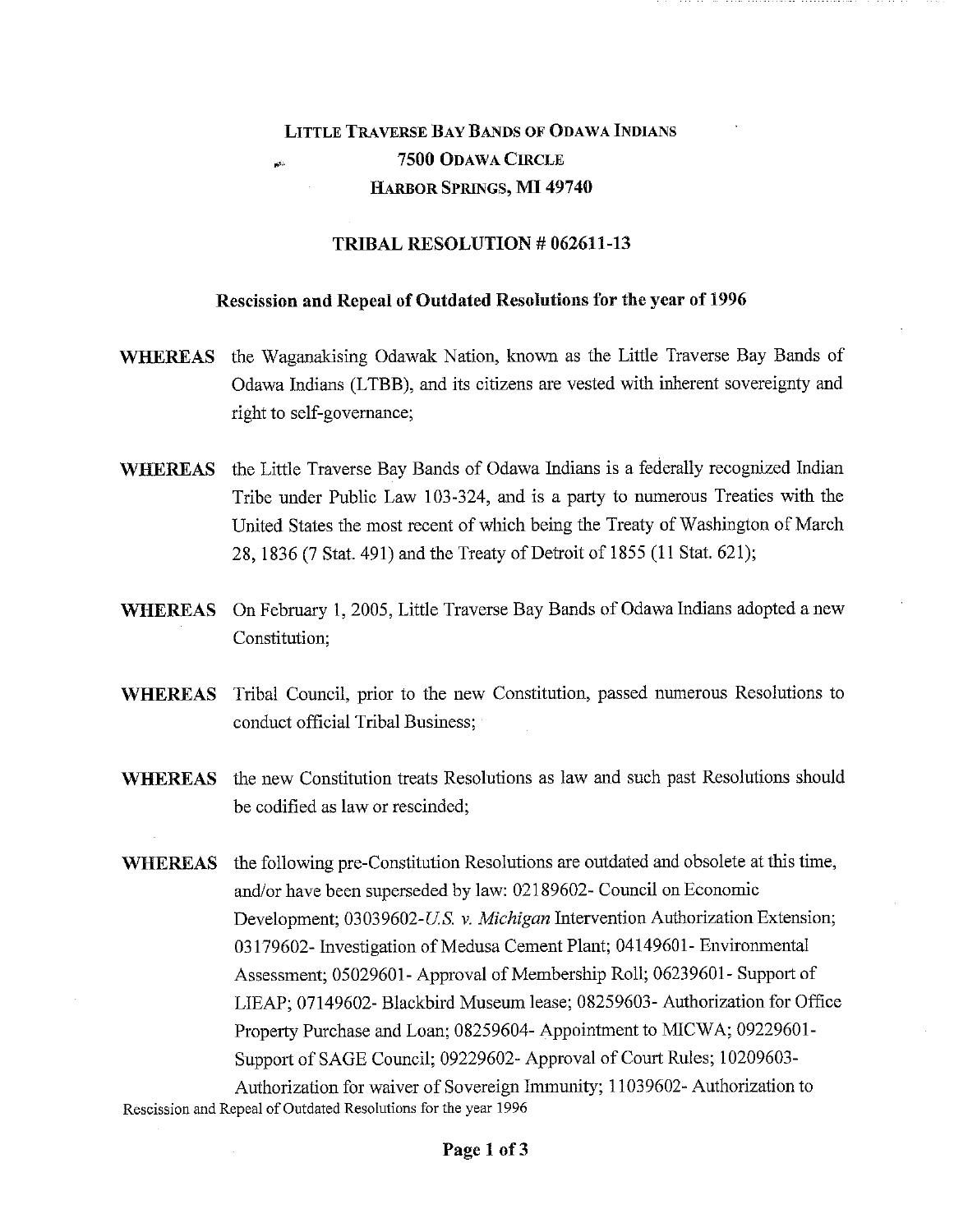negotiate an agreement with Sault Ste. Marie Tribe; 11179601- License to reproduce Tribal logo; 11179602- Head Start License; 12089601- Membership in NIGA; 12089602- Judgment Fund Distribution Plan; 12189601- Submission of United Way Application for Funding; 12229602- Funding of Tribal Operations and Programs

**THEREFORE, BE IT RESOLVED** that the following Resolutions are rescinded and repealed in their entirety and are void and of no effect: 02189602- Council on Economic Development; 03039602-U.S. *v. Michigan* Intervention Authorization Extension; 03179602- Investigation of Medusa Cement Plant; 04149601- Environmental Assessment; 05029601- Approval of Membership Roll; 06239601- Support of LIEAP; 07149602- Blackbird Museum lease; 08259603- Authorization for Office Property Purchase and Loan; 08259604- Appointment to MICWA; 09229601- Support of SAGE Council; 09229602- Approval of Court Rules; 10209603- Authorization for waiver of Sovereign Immunity; 11039602- Authorization to negotiate an agreement with Sault Ste. Marie Tribe; 11179601- License to reproduce Tribal logo; 11179602- Head Start License; 12089601- Membership in NIGA; 12089602- Judgment Fund Distribution Plan; 12189601- Submission of United Way Application for Funding; 12229602- Funding of Tribal Operations and Programs.